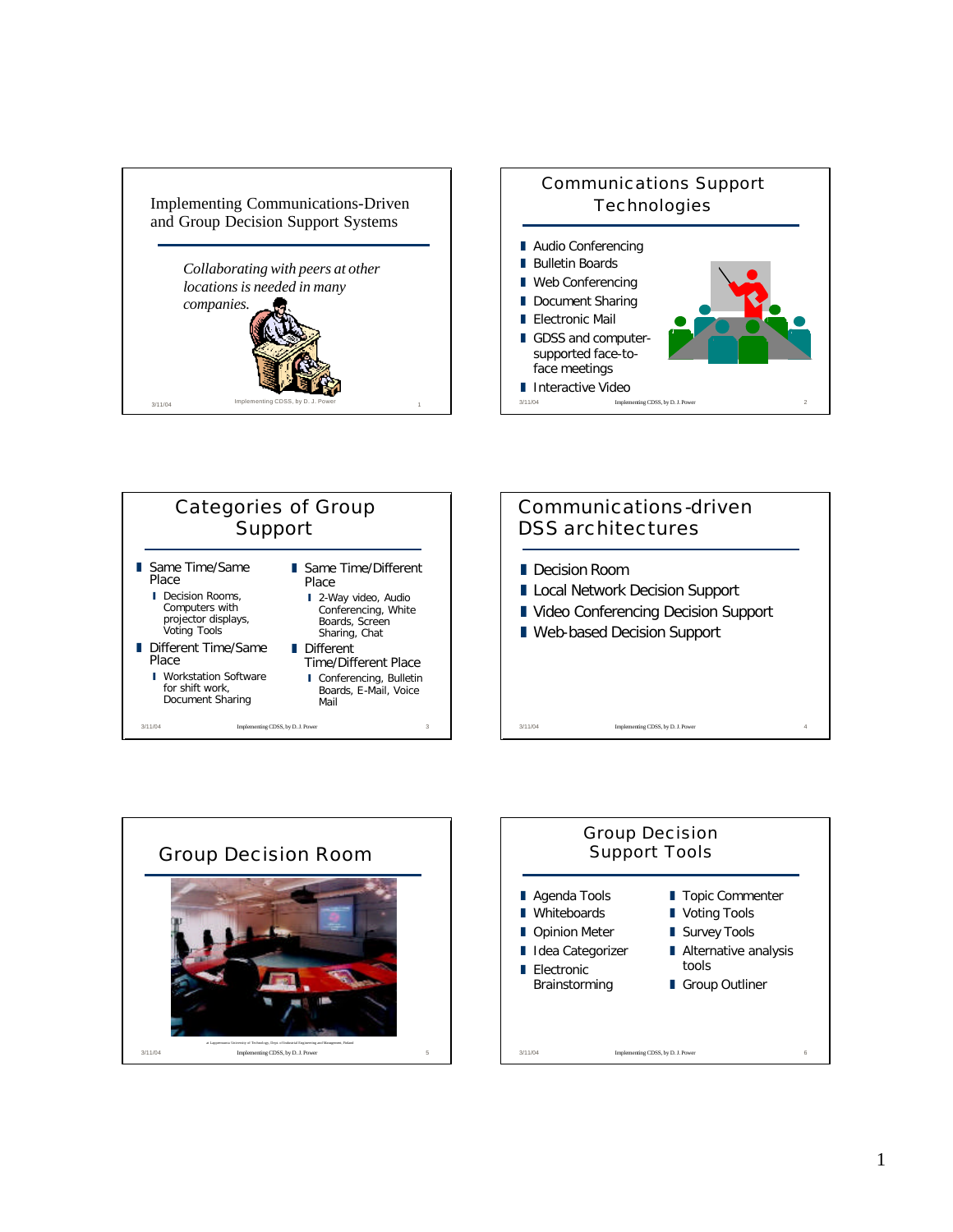









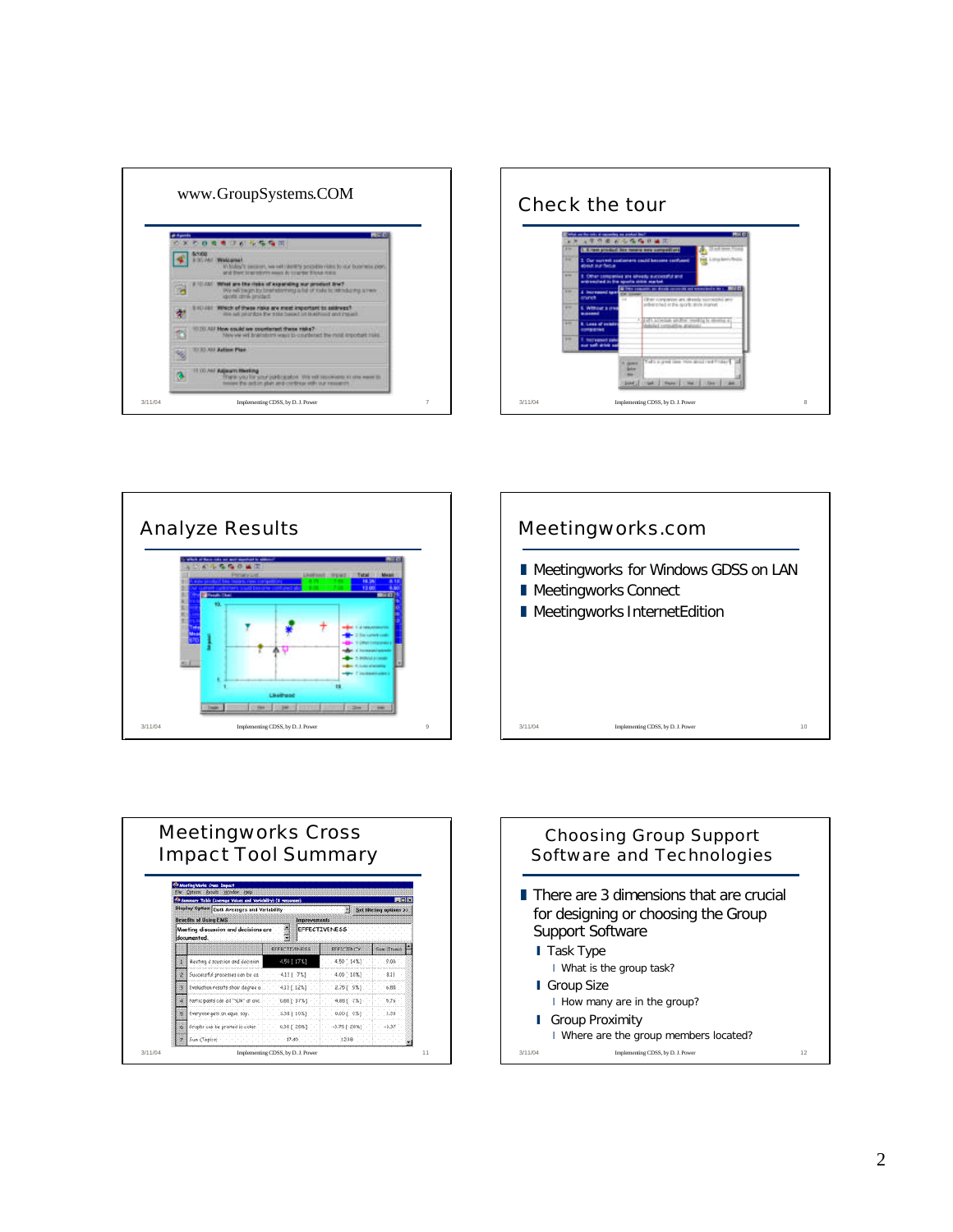







## New Organizational **Structures**

- **Community Structure** 
	- I Large number of interdependent organizations can be grouped into a multi-level hierarchy

## **Federation Structure**

I Centralized computing resources can help small business owners and professionals coordinate their businesses – Application Service Providers

3/11/04 Implementing CDSS, by D. J. Power 17